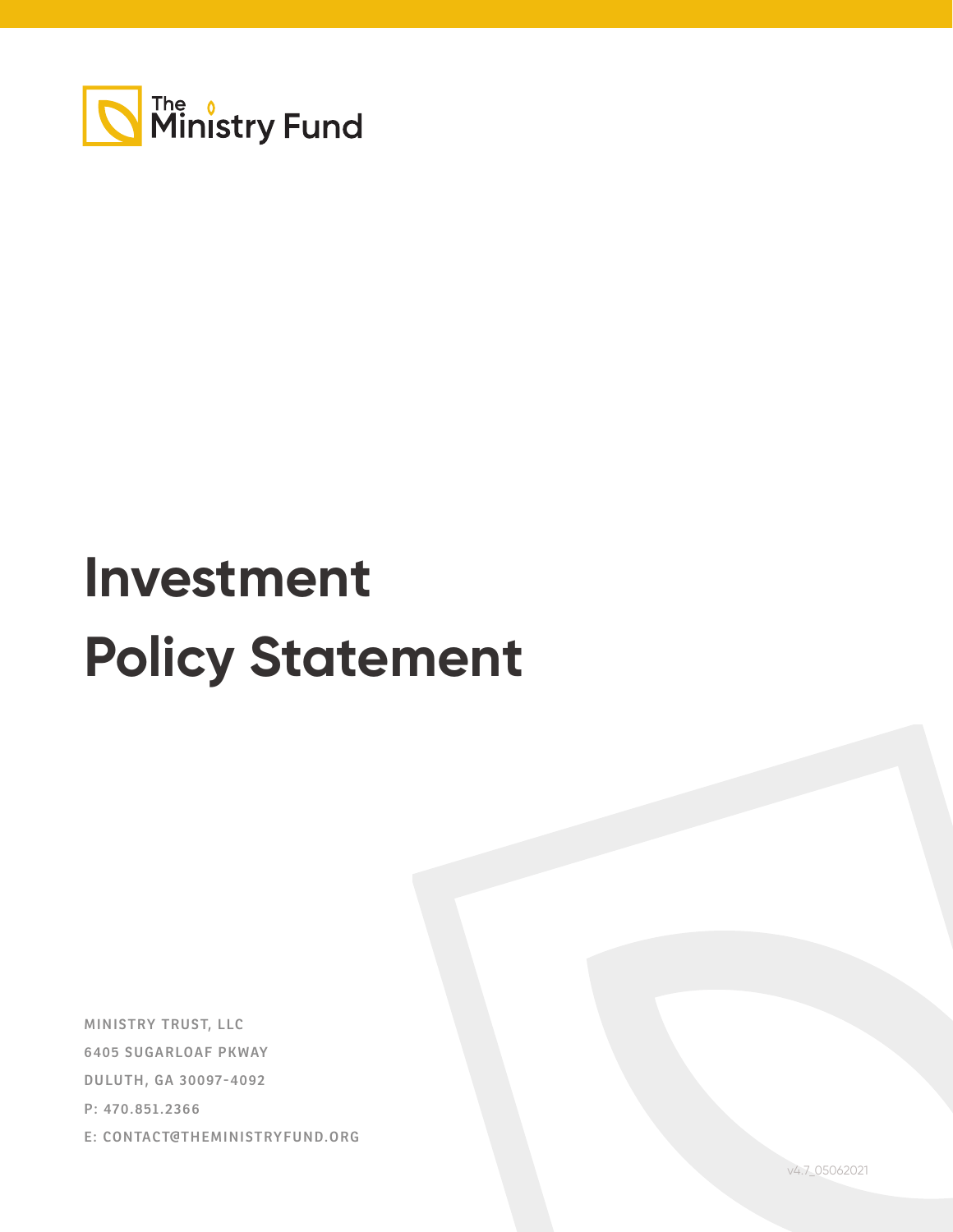

# **Investment Policy**

The Ministry Fund, LLC. was incorporated to support evangelical ministries and churches with the objective of advancing the gospel of Jesus Christ. Ministry Trust manages endowments, charitable funds, designated accounts, and planned gifts through prudent, dependable, and competitive fiduciary services consistent with the highest ideals of Christian stewardship.

### **Scope of this Investment Policy**

This document establishes the Investment Policy for Ministry Trust and is designed to assist in effectively supervising, monitoring, and evaluating the investment of the "Funds" under management. Ministry Trust has arrived at this Investment Policy through careful study of a range of investment strategies in relation to the current and projected distribution requirements of the Funds. This Investment Policy has been chosen as the most appropriate policy for achieving the financial objectives of the Funds which are described in the "Investment Objectives" section of this document; however, Ministry Trust shall be free to deviate from this Investment Policy when it concludes that it is prudent and in the interest of Ministry Trust or the ministries it supports to do so and may amend the Investment Policy at any time.

Ministry Trust has adopted a long-term investment horizon for The Ministry Fund such that the probability and duration of investment losses are carefully weighed against the long-term potential for appreciation of assets.

In addition to the Investment Policy defined herein, the management of the Funds will be in compliance with all applicable laws.

### **Purpose of Investment Policy**

The purpose of this policy is to outline Ministry Trust's philosophy and worldview that will guide the investment management of the Funds and is set forth by Ministry Trust to:

- 1. Define and assign the responsibilities of all parties.
- 2. Establish a clear understanding of Ministry Trust's general investment objectives and principles.
- 3. Establish guidelines for investment advisers and managers.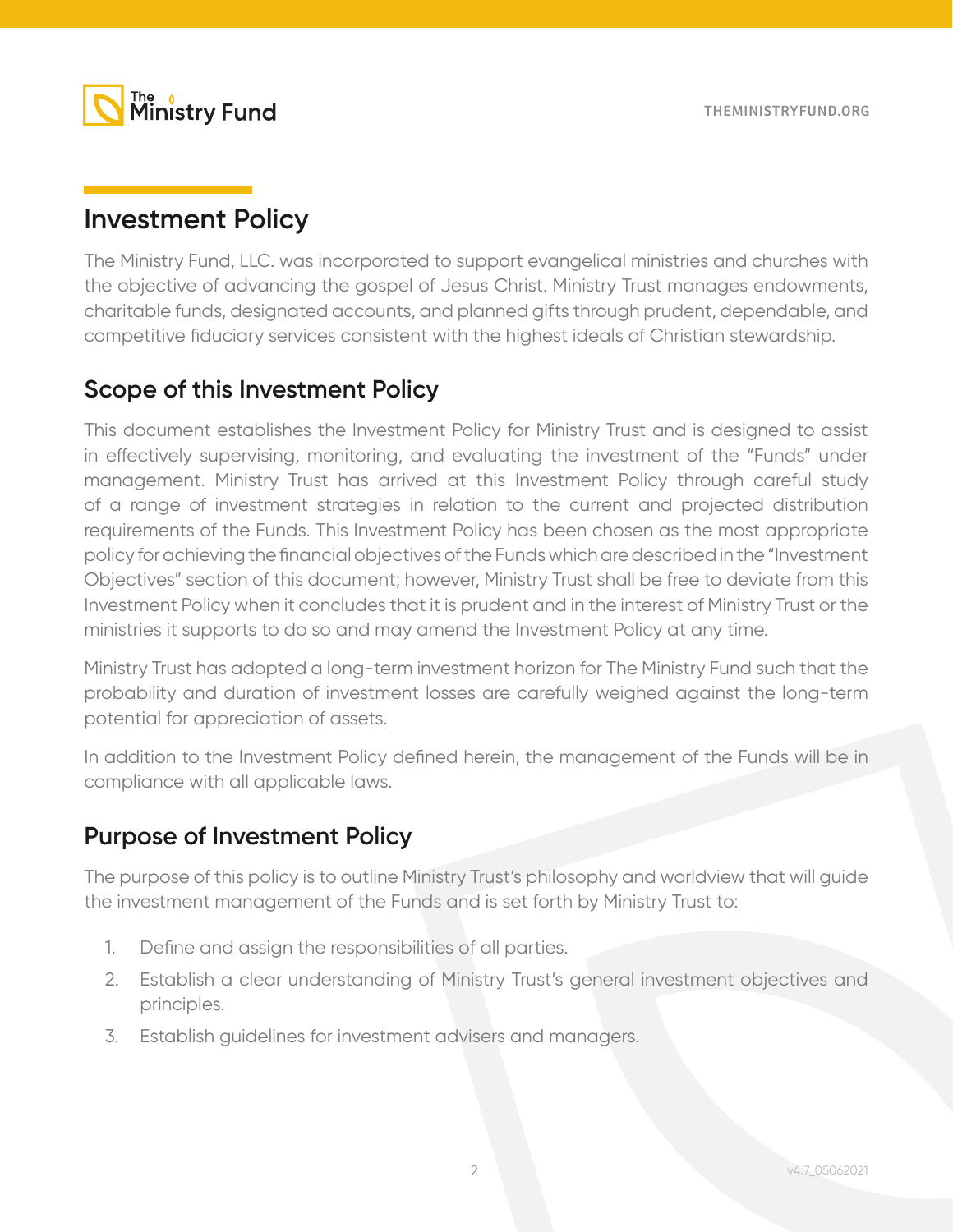

### **Delegation of Authority**

Ministry Trust is the fiduciary and is responsible for directing and monitoring the management of the Funds. The specific responsibilities of Ministry Trust relating to the investment management of the Funds' assets include:

- 1. Establishing an Investment Policy to oversee the management of the Funds; establishing and reviewing the investment objectives, permitted investments, asset allocations, and risk/reward profile for the Funds;
- 2. Electing and terminating the relationship with qualified investment professionals to manage the Funds; including Investment Adviser(s), Investment Manager(s), and Custodian(s); establishing the Spending Policy of the Funds.

As such, Ministry Trust is authorized to delegate certain responsibilities. These include:

### **Investment Consultant**

The Investment Consultant's role is to provide guidance to the leadership of Ministry Trust on matters pertaining to the investment of the Funds' assets including investment policy development, asset allocation, investment manager selection and oversight, monitoring the Funds' performance, spending policy distributions, and compliance with the Investment Policy. The Investment Consultant, in carrying out the Investment Policy defined in this document, has authority and responsibility to select appropriate investments in the specific asset classes mandated by this Investment Policy in accordance with the terms of an investment management agreement between Ministry Trust and the Investment Consultant. The Investment Consultant acknowledges its fiduciary status as non-discretionary Investment Consultant. The Investment Consultant acknowledges that it is a co-fiduciary with Ministry Trust with respect to determining asset allocation of the portfolio and selection of the Investment Managers. The Consultant shall not act as co-fiduciary of any managers retained or obtained by Ministry Trust that do not meet the Consultant's compliance requirements.

### **Investment Managers**

The Investment Managers have the discretion to buy, sell, or hold specific securities used to meet the Fund's objectives as well as vote proxies on behalf of Ministry Trust. The Managers should report to the Investment Consultant any major changes to outlook, strategy, or any qualitative change to the Organization (personnel, ownership, philosophy, etc.).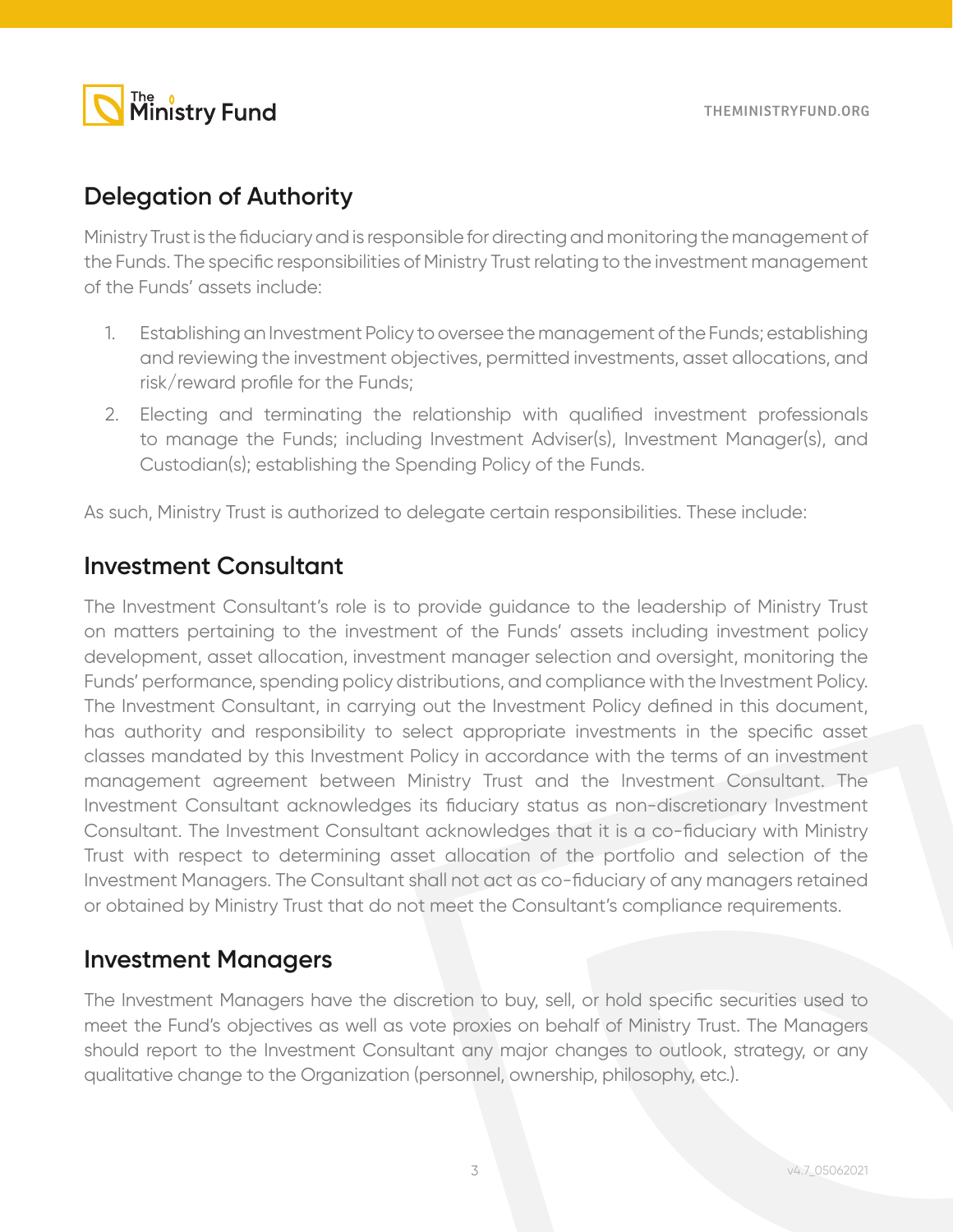

### **Custodian**

The custodian is responsible for the safekeeping of the Funds, and the duties include maintaining separate accounts, providing daily values (whenever possible), collecting dividends and interest, settling all transactions, and providing at least monthly statements.

# **UPMIFA**

Ministry Trust is responsible for managing the investment process in a prudent manner with regard to preserving principal while providing reasonable returns and consistent with the principles articulated in the Uniform Prudent Management of Institutional Funds Act ("UPMIFA") which was enacted in the state of Georgia July 1, 2008. In this regard, Ministry Trust will consider, if relevant, the following factors in managing the Funds:

- 1. general economic conditions;
- 2. the possible effect of inflation or deflation;
- 3. the expected tax consequences, if any, of investment decisions or strategies;
- 4. the role that each investment or course of action plays within the overall investment portfolio of the Fund;
- 5. the expected total return from income and the appreciation of investments;
- 6. other resources of the institution;
- 7. the needs of the institution and the Fund to make distributions and preserve capital;
- 8. an asset's special relationship or special value, if any, to the charitable purpose of the institution.

In addition, each person responsible for managing and investing the Funds shall comply with the duty of loyalty imposed by law and manage and invest the Funds in good faith and with the care an ordinary prudent person in a like position would exercise under similar circumstances.

### **Investment Objectives**

The foremost objective is to ensure that investment portfolios overseen by Ministry Trust are managed in a manner that is consistent with the Organization's stated beliefs and values. The Funds' investments will be actively screened and monitored by the Investment Consultant. A list of the portfolios' active social screens including prohibited investments will be maintained in Appendix B.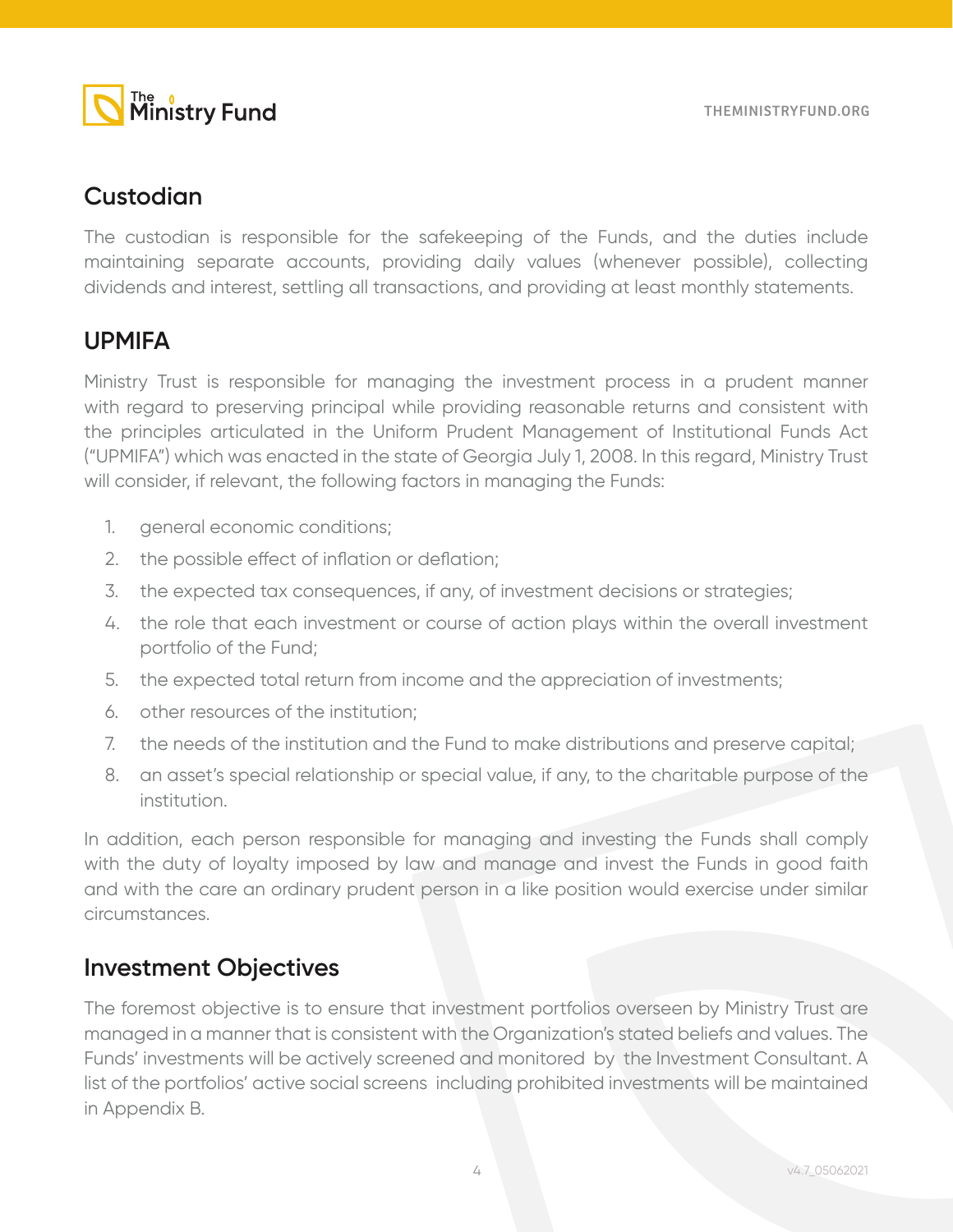

The investment objective for The Ministry Fund is to provide sufficient cash flow from interest, dividends, and realized or unrealized capital gains to meet the spending policy payout as specified from time to time, and to generate enough additional growth of principal to maintain the purchasing power of the income dollar. The specific performance goal for the Ministry Fund is a portfolio that has a high probability of providing a five-year average return of 7.5% over a full market cycle.

### **Asset Allocation**

The asset allocation within the funds is driven by the overall objective of Ministry Trust, as stated above. Specific equity, fixed income, and alternative investment disciplines that are used in the asset mix, along with the percentage of the portfolio allocated to each, are listed in Appendix A. Such allocations are subject to change upon the recommendation of the Adviser and approval of Ministry Trust.

It will be the responsibility of the Consultant to monitor the balance quarterly and notify the President of Ministry Trust if at any time the portfolio allocations deviate from the policy target allocation ranges listed in Exhibit A. It is recognized that market action may cause an imbalance in the interim period, but such fluctuations are normal and acceptable.

### **Income Distribution**

### **Ministry Fund**

The Ministry Fund shall distribute income based on the Income Spending Policy. The Income Spending Policy payout shall be calculated and distributed as a dividend for each share of the fund. Ministry Trust will review the dividend annually with the intent of increasing the dividend by 3% each year unless the resulting dollar amount is more than 5% or less than 4% of the applicable market value of the fund. The Ministry Trust will review the dividend on a quarterly basis to determine if the dividend remains in the 4%-5% corridor. If the dividend moves outside the corridor in any given quarter, Ministry Trust will adjust the dividend so that it remains within the corridor.

### **Risk Tolerance and Volatility**

The primary measurement of risk will be the standard deviation of average returns. Consistent with the desire for adequate diversification, the Investment Policy is based on the assumption that the volatility (standard deviation) of the combined equity investment will be similar to that of the market opportunity available to institutional investors with similar return objectives.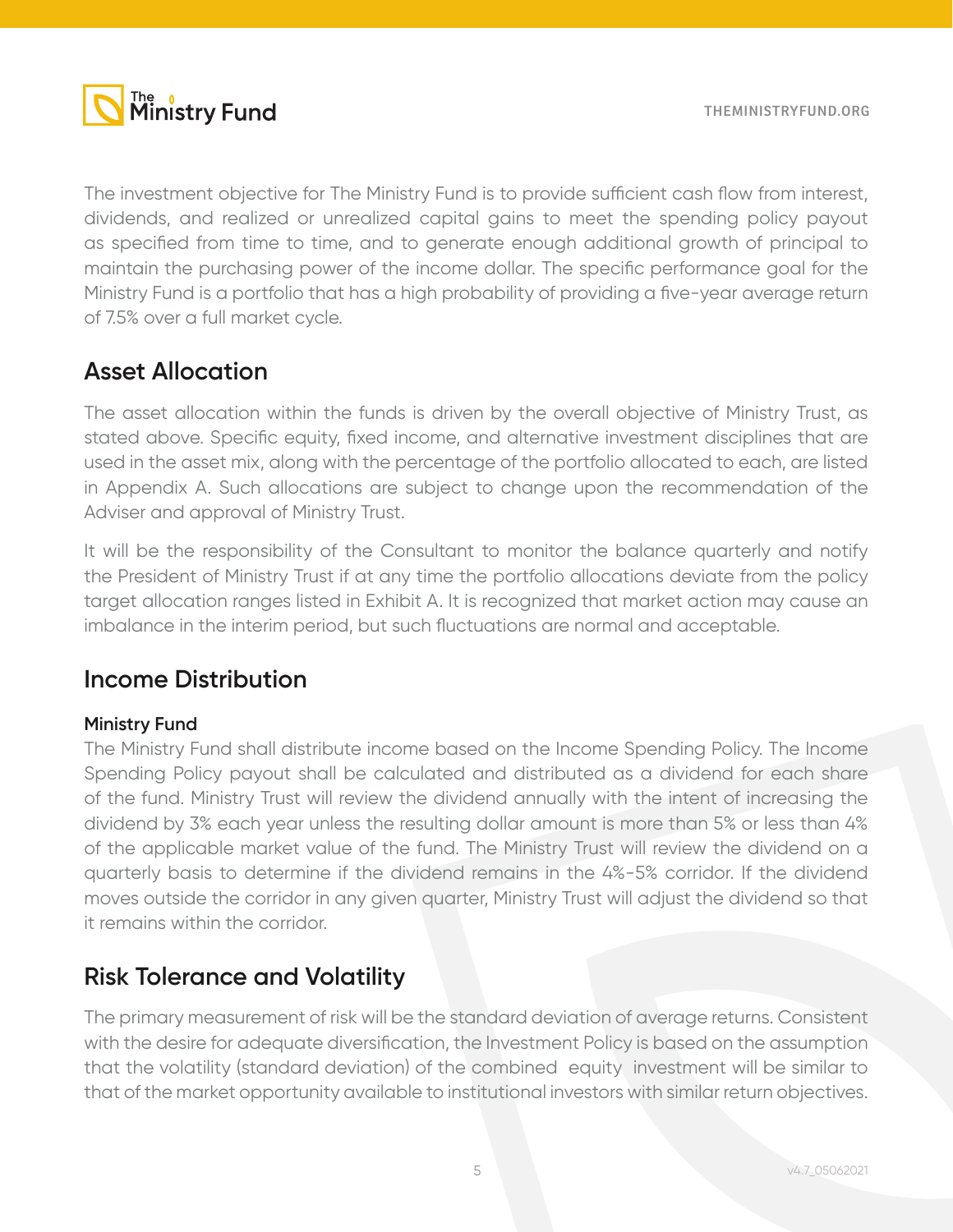

The volatility of fixed income portfolios may be greater than the market during periods when the portfolio duration exceeds that of the market and/or when alternative income strategies are utilized in the portfolio. The portfolio's risk objective is to maximize returns when adjusting for risk level and should not take inappropriate risks beyond what is necessary to generate the return objective.

Failure to achieve the goal in times of excessive market volatility is not a failure of the strategy, but will trigger an in-depth review and discussion with the Investment Adviser regarding the asset allocation and investment managers to insure that all are performing to expectations and to articulate a forward-looking plan for improvement.

All assets contributed to Ministry Trust shall be disposed of as soon as practical should they not conform to the established guidelines. In extraordinary circumstances, per Ministry Trust approval, assets contributed to Ministry Trust may not be allocated according to Appendix A and will be dealt with on a case-by-case basis.

### **Investment Guidelines**

#### **Equity Manager Guidelines**

- I. Cash equivalent holdings in excess of withdrawal needs (approximately 5%) should be avoided. However, managers may increase cash assets in the portfolio if, in their professional judgment, market conditions so warrant. The manager shall inform the Adviser of this decision.
- II. Equity Holdings Diversification and Quality Criteria
	- A. The market value of any one company holding shall not exceed 10% of the total market value of equities held in the portfolio of a specific manager.
	- B. Each manager's portfolio is expected to be appropriately diversified by industry given the manager's specific asset class and style.
	- C. Securities which are broadly classified as institutional quality issues regardless of whether or not they are listed on a recognized stock exchange - are eligible for inclusion in the portfolio.
	- D. Convertible issues are suitable for use as investment vehicles if the quality rating conforms to the intent of these guidelines.
- III. Equity Holdings Turnover

If performance results meet objectives, the rate of turnover will not be a factor in manager evaluation.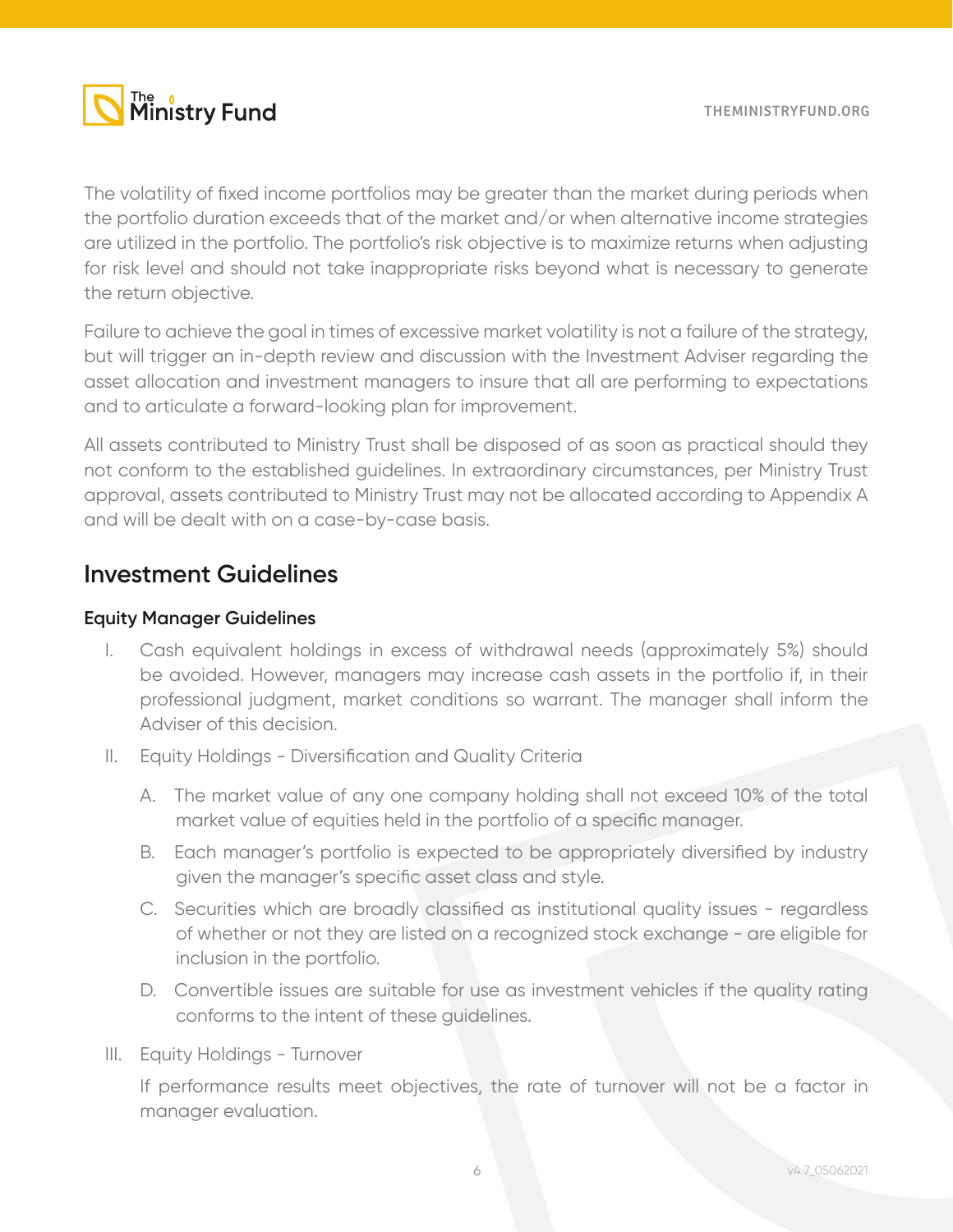# The o<br>**Ministry Fund**

- IV. Equity Holdings Universe: Permitted
	- A. Common stocks;
	- B. Securities convertible into common stock;
	- C. Common stocks of foreign companies, if listed on a major U.S. securities exchange;
	- D. Equity securities of foreign companies listed on any U.S. or foreign securities exchange (applies only to foreign equity managers);
	- E. ADRs, EDRs, and GDRs;
	- F. ETFs;
	- G. REITs;
	- H. Preferred stocks;
- V. Equity Holdings Universe: Not Permitted
	- A. Short sales;
	- B. Put and Call Options.
	- C. Margin purchases, borrowing, or lending money;
	- D. Letter stock, private placement, or direct placements;
	- E. Commodities or futures of any type;
	- F. Real estate or mortgages, except to the extent directed by Ministry Trust;
	- G. Common stock of foreign companies, except as permitted in Para. 4.e (applies only to domestic equity managers).
- VI. Securities of the investment adviser, investment manager, the custodian, their parent, or subsidiaries are not permitted unless approved in writing by Ministry Trust.
- VII. Performance measurement will include the following:
	- A. Each equity manager will be measured against an appropriate index;
	- B. Each equity manager will be ranked against a universe of managers using the same investment style;
	- C. A list of appropriate equity manager benchmarks will be maintained in Appendix C.

# **Traditional Fixed Income Manager Guidelines**

I. Fixed Income Holdings - Bond Diversification and Quality Criteria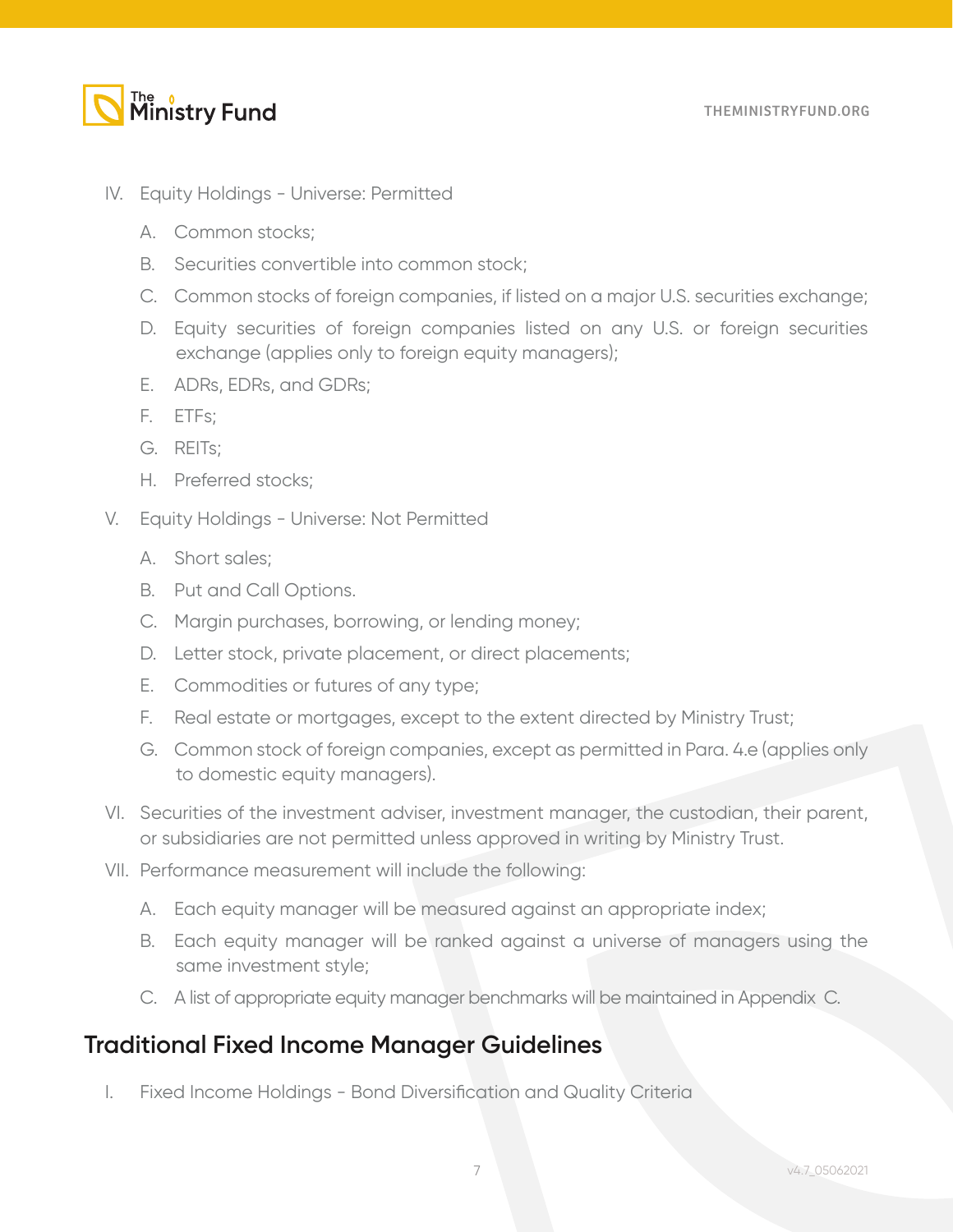# The ostry Fund

- A. Marketable issues are desired so that the portfolio can be actively managed;
- B. Bonds with maturities of one year or more should be of an original issue size in excess of \$50 million;
- C. Bond holdings are expected to be well diversified across the permitted universe;
- D. Quality: 90% of the portfolio will be Bank Investment Grade; the remaining 10% must have a Moody's or Standard & Poor's rating no lower than B2 or B.
- E. The average duration of the portfolio should be  $+/- 25\%$  of the durations of the benchmark.
- II. Fixed Income Holdings Turnover
	- A. Bonds may be actively managed;
	- B. Active management is meant to include altering the average coupon yields, shifting maturity schedules, "swapping", and such other prudent strategies which enhance the income or quality of the portfolio or decrease the risk.
- III. Fixed Income Holdings Bond Investment Universe
	- A. The following security categories are generally permissible investments for the fixed income portion of the portfolio:
	- B. Debt securities issued or guaranteed by the United States Government or its agencies (including U.S. Government Agency mortgage-backed securities and Small Business Administration securities);
	- C. Corporate bonds, debentures, and other forms of corporate debt obligations, including equipment trust certificates;
	- D. Indexed notes;
	- E. Yankee Bonds;
	- F. Debt securities issued by foreign governments provided they meet the quality criteria of Para. 1;
	- G. U.S. Municipalities;
	- H. AAA rated Asset Backed Securities are permitted with a maximum duration of 3 years;
	- I. Student Loan backed securities including Sallie Mae bonds are not permitted.
- IV. Cash Equivalent Holdings Diversification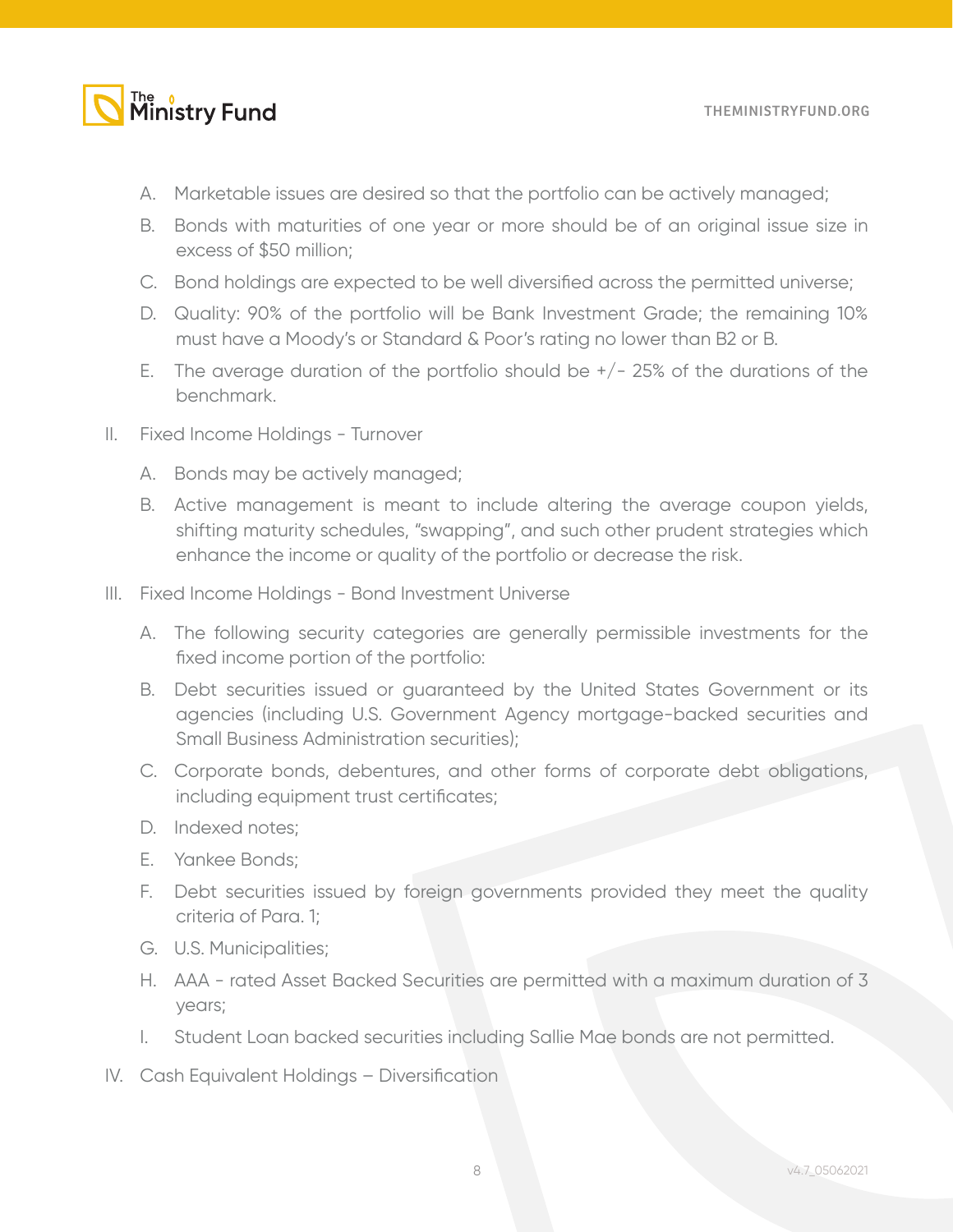# The o<br>Ministry Fund

- A. Excluding debt obligations of the U.S. Government or its agencies, or the Master custodian short-term reserve fund or money market fund, no single issue may exceed 10% of the market value of the total account.
- V. Cash Equivalent Holdings Universe
	- A. The following short term investment vehicles are acceptable:
	- B. All obligations issued or guaranteed by the U.S. Government or its agencies;
	- C. Commercial paper rated A1 by Standard & Poor's and P1 by Moody's;
	- D. Certificates of Deposit only of banks or savings and loan institutions with listed deposits in excess of \$500 mm (excluding the custodian bank) in the United States in terms of total assets;
	- E. Custodian bank short term reserve funds which meet the diversification and quality criteria set forth by the Controller of the Currency;
	- F. No-load money market mutual funds;
	- G. Euro-dollar CD's;
	- H. Bankers Acceptances.
- VI. Securities of the Investment Consultant, investment manager, the custodian, their parent, or subsidiaries are not permitted unless approved in writing by Ministry Trust (excluding short term reserve funds and money market funds).
- VII. Performance measurement will include the following:
	- A. Each fixed income manager will be measured against an appropriate index;
	- B. Each fixed income manager will be ranked against a universe of managers using the same investment style;
	- C. A list of the appropriate fixed income manager benchmarks will be maintained in Appendix C.

### **Alternative Manager Guidelines**

The investment objective of the Alternative Manager is to produce returns comparable to those of the equity markets over a full market cycle targeting substantially less volatility (standard deviation) than equities by investing in a concentrated portfolio of long/short hedge funds. The Alternative Fixed Income allocation is expected to include private real estate and private debt investments made through commitments to limited partnership funds dedicated to those asset classes. Real estate investments may include funds pursuing Core and/or Value Add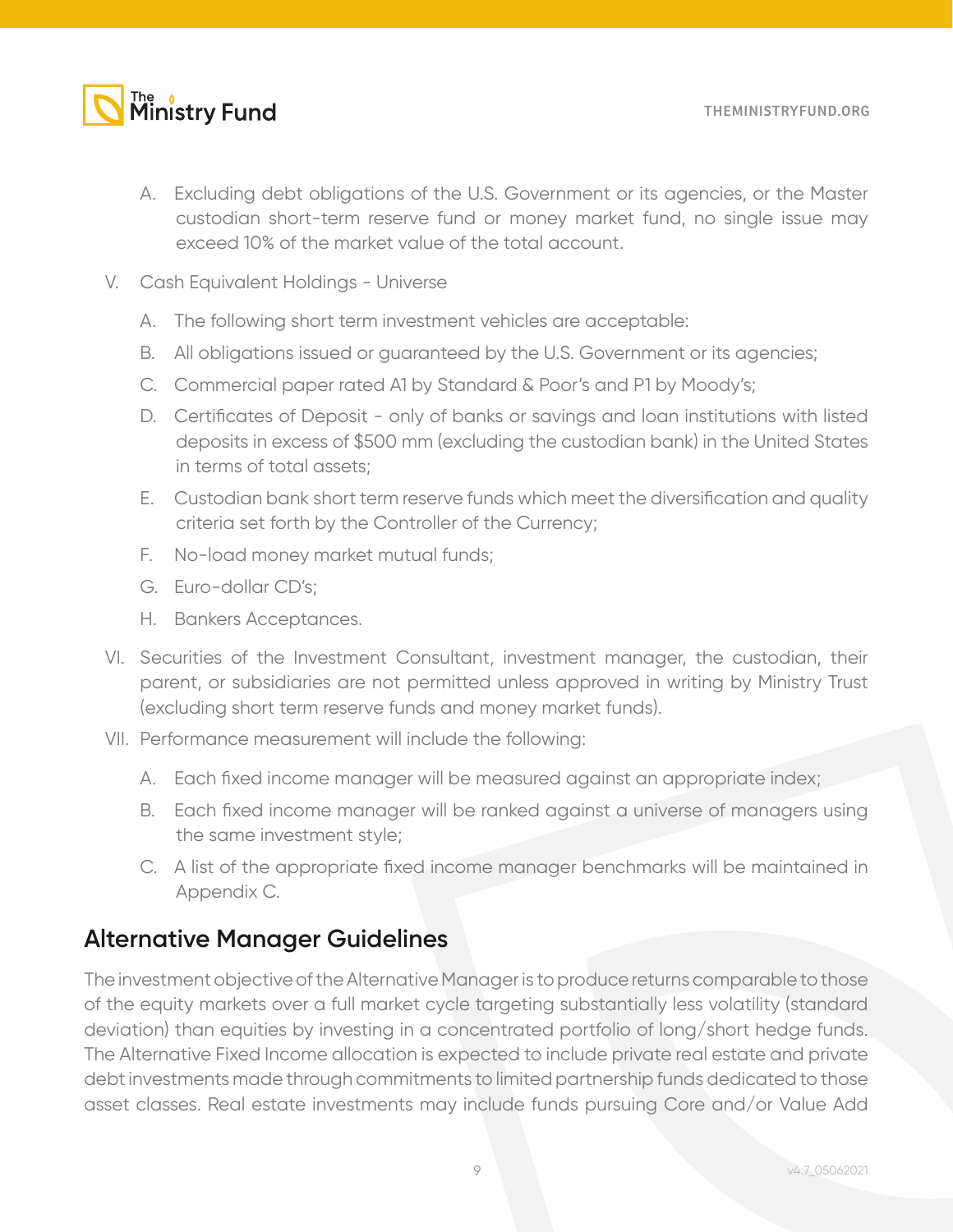

real estate sub-strategies. Core real estate investments are characterized by stable, wellleased properties in major metropolitan markets and are expected to produce consistent returns primarily through current yield. Value Add real estate may consist of properties primary or secondary metropolitan areas requiring some improvement or repositioning to drive rent increases; Value Add real estate is expected to provide a combination of current income and capital appreciation. Private Debt investments generally consist of directly originated or syndicated senior loans to middle market companies and are backed by the borrower's cash flows and potentially by their hard assets. Private Debt returns are primarily through current income at a premium to traditional fixed income credit yields. Due to the private nature of alternative investments Ministry Trust may be limited in its ability to administer the screening guidelines listed in Appendix B for assets placed with alternative managers.

The Investment Policy was adopted on **February 4th, 2021** and is subject to modification at the discretion of Ministry Trust, LLC.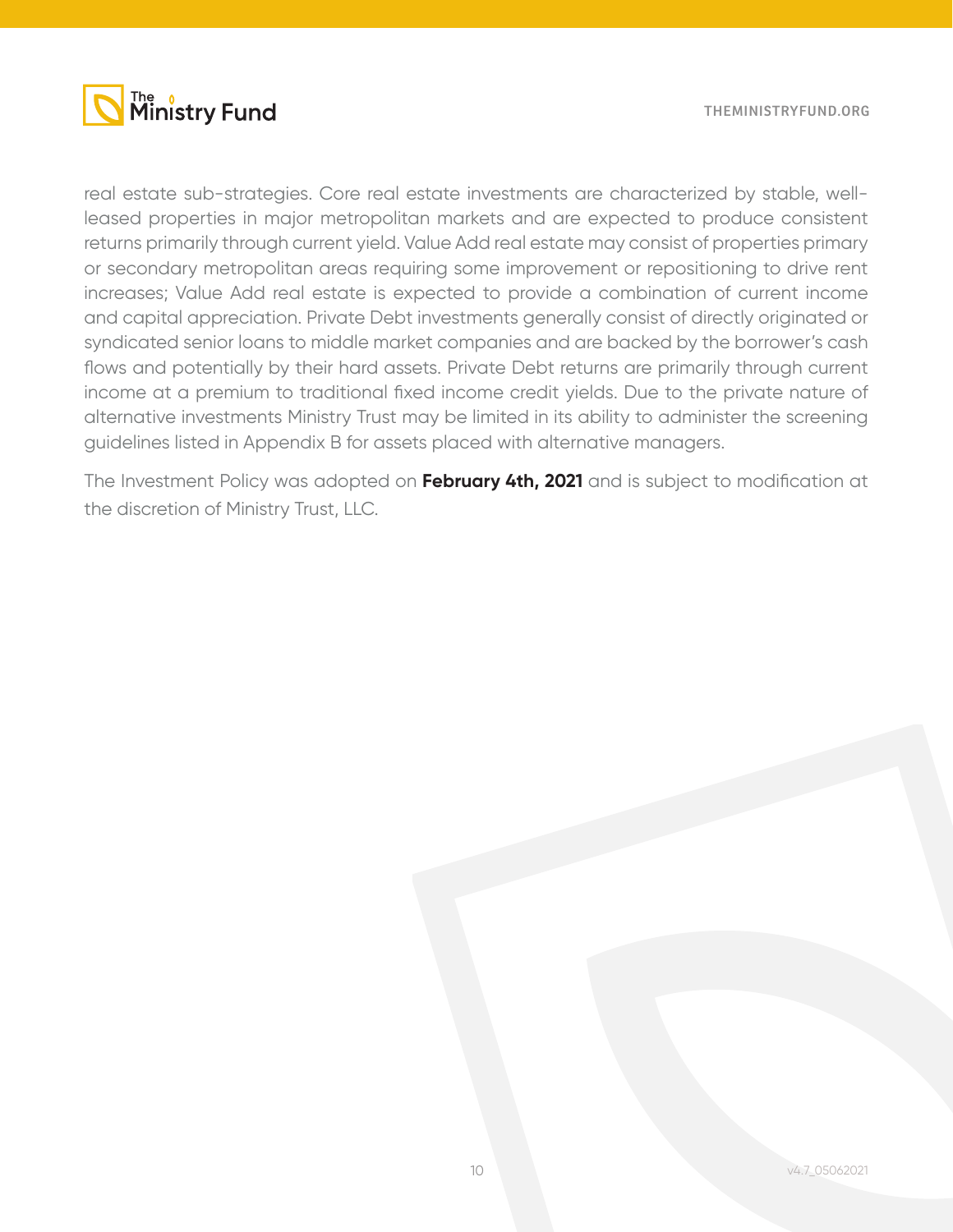

# **Appendix A**

# **The Ministry Fund**

| <b>ASSET CLASS</b>                   | <b>PERCENTAGE</b> | <b>RANGE</b>  |
|--------------------------------------|-------------------|---------------|
| Domestic Large Cap Equity            | 24%               | 20%-30%       |
| Domestic Small/Mid Cap Equity        | 13%               | $5\% - 20\%$  |
| Defensive Equity                     | 15%               | $0\% - 20\%$  |
| Developed International Equity       | 18%               | $10\% - 25\%$ |
| <b>Emerging International Equity</b> | 5%                | $0\% - 10\%$  |
| <b>Traditional Fixed Income</b>      | 17%               | 10%-30%       |
| Alternative Fixed Income             | 8%                | $0\% - 20\%$  |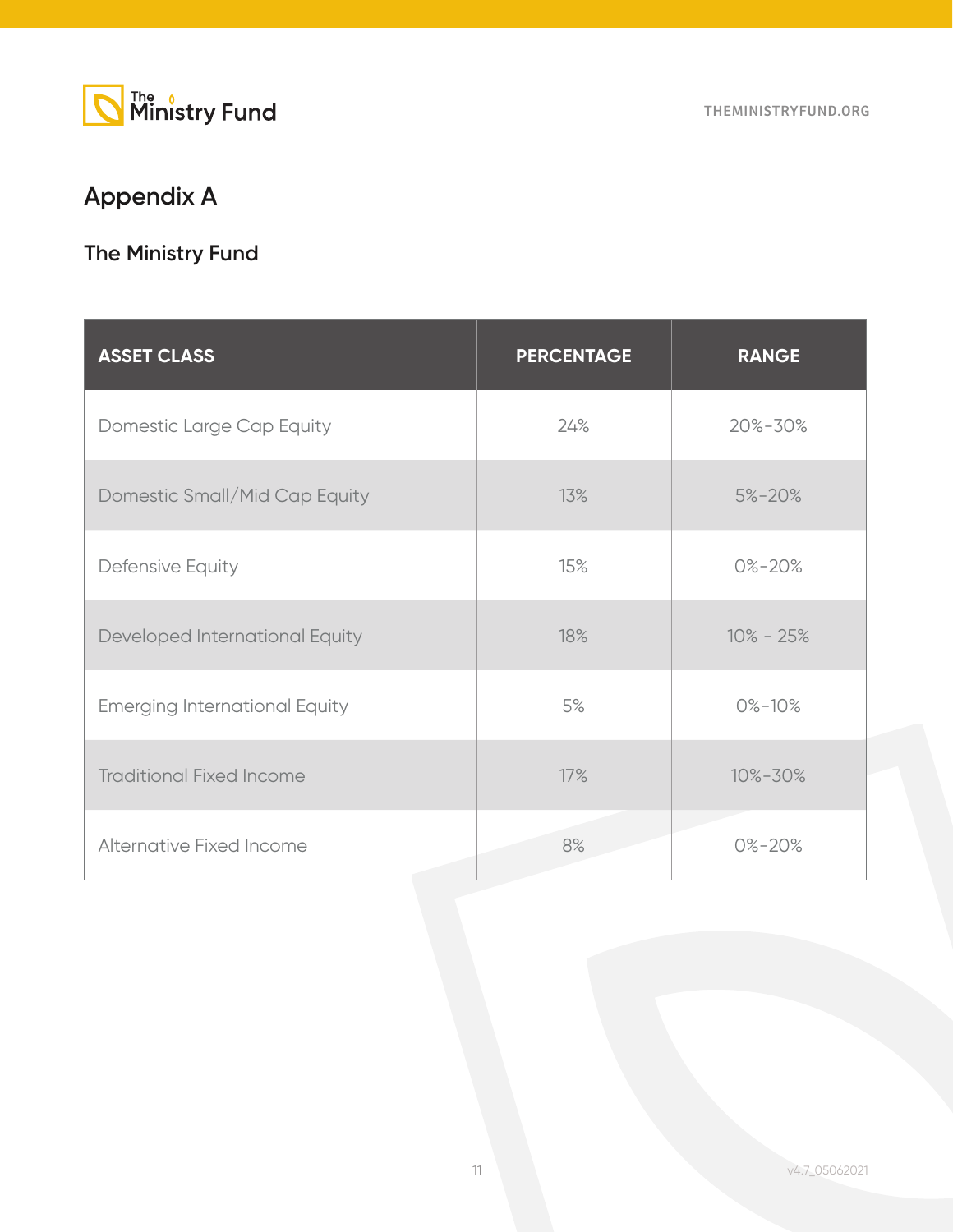

# **Appendix B**

### **Screening Guidelines**

As Christians, we are in the world but not of the world. Our goal as believers is to avoid the things of the world, while knowing that perfect avoidance is impossible until we stand before God.

In the same way, Ministry Trust strives to invest in such a way that we do not profit from the immorality of the world, yet knowing that in the complexities of the world, perfect avoidance is impossible. We commit to using the investment guidelines listed below to generally prohibit stocks and bonds of companies that significantly profit from the immorality of the world.

| <b>CATEGORY</b>                  | <b>SELECTION</b>      |
|----------------------------------|-----------------------|
| <b>Adult Entertainment</b>       | 10% Revenue Threshold |
| Gambling                         | 10% Revenue Threshold |
| <b>ALCOHOL</b>                   |                       |
| Manufacturing/Marketing/Branding | 10% Revenue Threshold |
| Suppliers/Inputs                 | 10% Revenue Threshold |
| <b>Retailers</b>                 | 10% Revenue Threshold |
| <b>TOBACCO</b>                   |                       |
| Manufacturing/Branding           | 10% Revenue Threshold |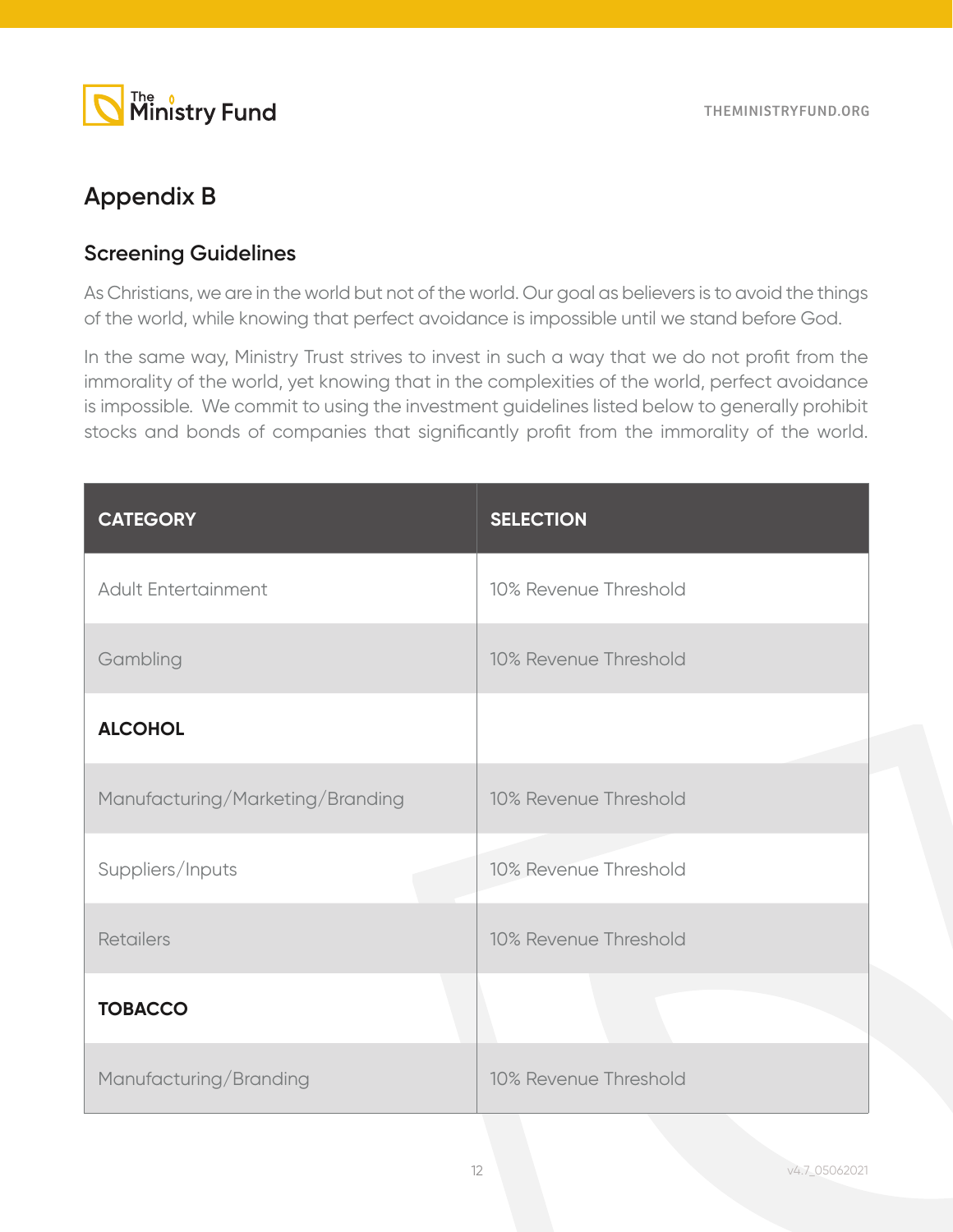



| Supplier                                                                 | 10% Revenue Threshold |
|--------------------------------------------------------------------------|-----------------------|
| <b>Retailers</b>                                                         | 10% Revenue Threshold |
| <b>CANNABIS</b>                                                          | 10% Revenue Threshold |
| LIFE/CHOICE                                                              |                       |
| Manufacturing/Marketing/Licensing<br>of Abortifacients or Contraceptives | 10% Revenue Threshold |
| <b>Embryonic Stem Cell Research</b>                                      | 10% Revenue Threshold |
| <b>Abortion Medical Facilities and Providers</b>                         | <b>Restrict All</b>   |